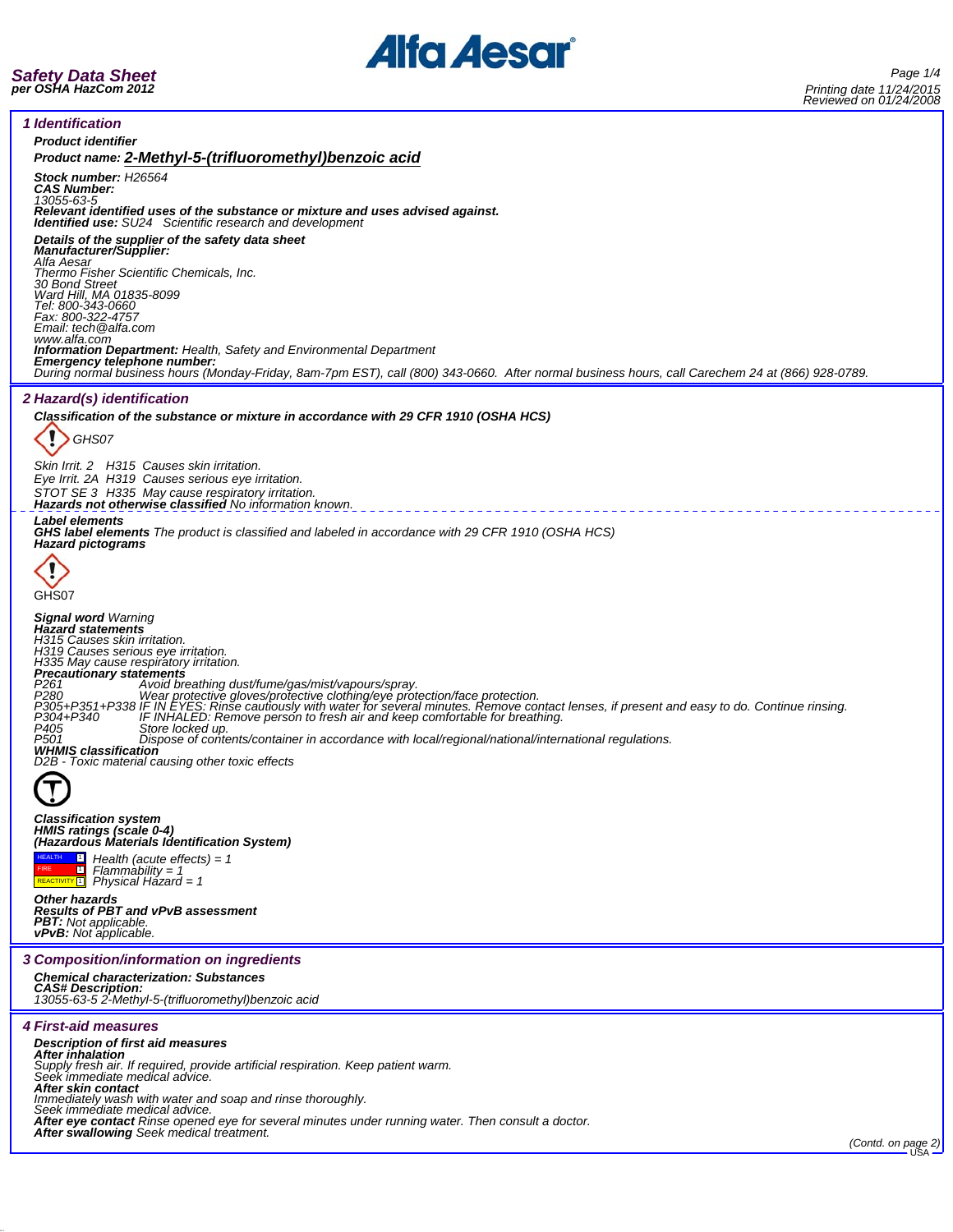## *Product name: 2-Methyl-5-(trifluoromethyl)benzoic acid (Contd. of page 1) Information for doctor Most important symptoms and effects, both acute and delayed No further relevant information available. Indication of any immediate medical attention and special treatment needed No further relevant information available. 5 Fire-fighting measures* **Extinguishing media**<br>**Suitable extinguishing agents** Carbon dioxide, extinguishing powder or water spray. Fight larger fires with water spray or alcohol resistant foam.<br>**Special hazards arising from the substance or mixtu** *If this product is involved in a fire, the following can be released: Carbon monoxide and carbon dioxide Hydrogen fluoride (HF) Advice for firefighters Protective equipment: Wear self-contained respirator. Wear fully protective impervious suit. 6 Accidental release measures Personal precautions, protective equipment and emergency procedures Wear protective equipment. Keep unprotected persons away. Ensure adequate ventilation* **Environmental precautions:** Do not allow material to be released to the environment without proper governmental permits.<br>Methods and material for containment and cleaning up: Ensure adequate ventilation. *See Section 7 for information on safe handling See Section 8 for information on personal protection equipment. See Section 13 for disposal information. 7 Handling and storage Handling Precautions for safe handling* Keep container tightly sealed. ¯<br>Store in cool, dry place in tightly closed containers.<br>Ensure good ventilation at the workplace.<br>**Information about protection against explosions and fires:** No information known. *Conditions for safe storage, including any incompatibilities* Storage<br>Requirements to be met by storerooms and receptacles: No special requirements.<br>Information about storage in one common storage facility: Store away from oxidizing agents.<br>Further information about storage condition *Keep container tightly sealed. Store in cool, dry conditions in well sealed containers. Specific end use(s) No further relevant information available. 8 Exposure controls/personal protection Additional information about design of technical systems: Properly operating chemical fume hood designed for hazardous chemicals and having an average face velocity of at least 100 feet per minute.* Control parameters<br>Components with limit values that require monitoring at the workplace: Not required.<br>Additional information: No data *Exposure controls* Personal protective equipment<br>General protective and hygienic measures<br>The usual precautionary measures for handling chemicals should be followed.<br>Keep away from foodstuffs, beverages and feed.<br>Remove all soiled and contam Check protective gloves prior to each use for their proper condition.<br>The selection of suitable gloves not only depends on the material, but also on quality. Quality will vary from manufacturer to manufacturer.<br>**Penetratio** *9 Physical and chemical properties Information on basic physical and chemical properties General Information Appearance: Form: Crystalline Color: White Odor: Not determined* **Odor threshold:** *pH-value: Not applicable. Change in condition Melting point/Melting range: Not determined Boiling point/Boiling range: Not determined Sublimation temperature / start: Not determined Flash point: Not applicable Flammability (solid, gaseous) Not determined. Ignition temperature: Not determined Decomposition temperature: Not determined*

*(Contd. on page 3)*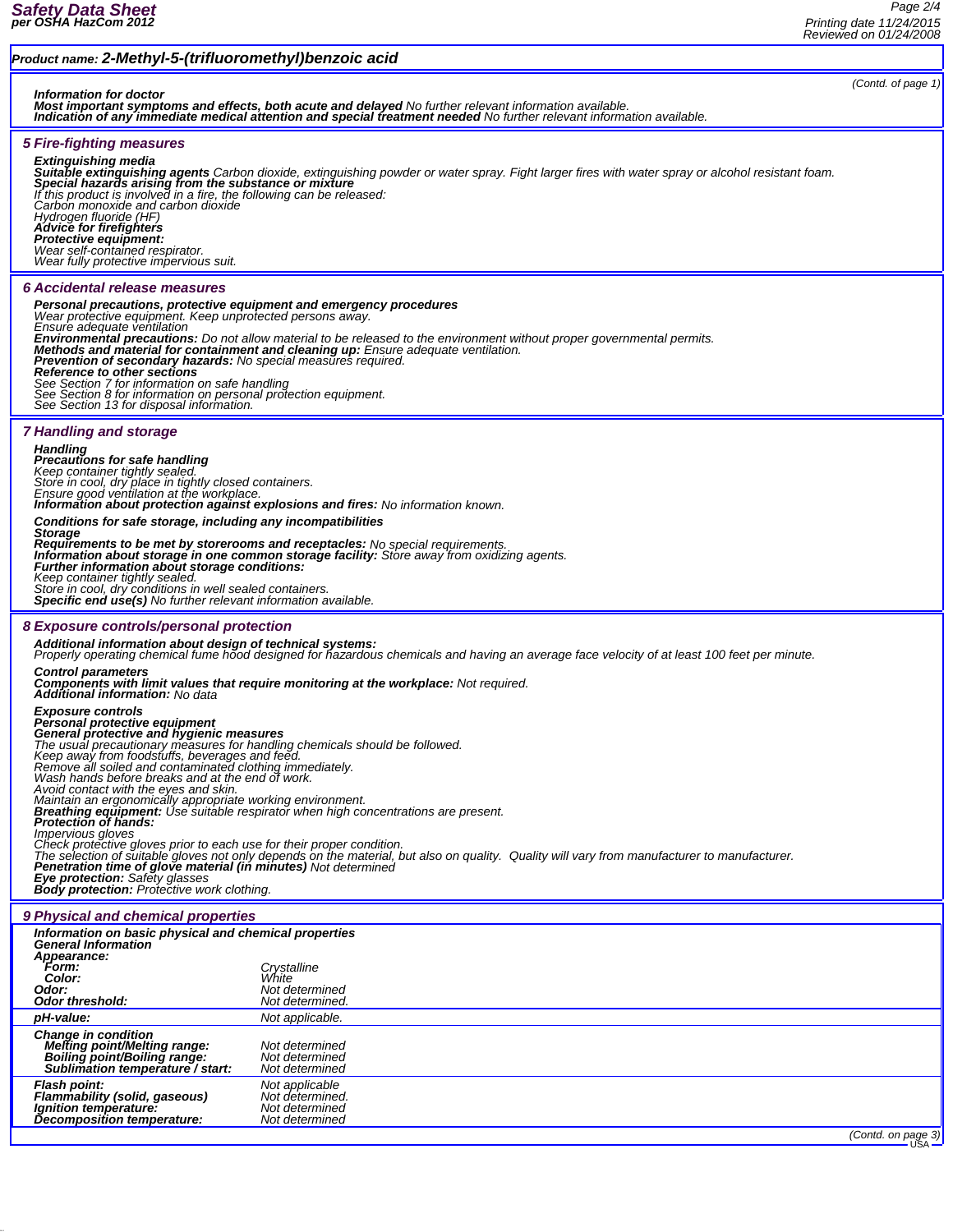## *Product name: 2-Methyl-5-(trifluoromethyl)benzoic acid*

|                       | $\cdots$ = $\cdots$ $\cdots$ $\cdots$ $\cdots$ $\cdots$ $\cdots$ $\cdots$                                                                                                                                                                                                                                                                             |                                                                                                                                          |                    |  |
|-----------------------|-------------------------------------------------------------------------------------------------------------------------------------------------------------------------------------------------------------------------------------------------------------------------------------------------------------------------------------------------------|------------------------------------------------------------------------------------------------------------------------------------------|--------------------|--|
|                       |                                                                                                                                                                                                                                                                                                                                                       |                                                                                                                                          | (Contd. of page 2) |  |
|                       | Auto igniting:<br>Danger of explosion:                                                                                                                                                                                                                                                                                                                | Not determined.<br>Product does not present an explosion hazard.                                                                         |                    |  |
|                       | <b>Explosion limits:</b>                                                                                                                                                                                                                                                                                                                              |                                                                                                                                          |                    |  |
|                       | Lower:<br>Upper:                                                                                                                                                                                                                                                                                                                                      | Not determined<br>Not determined                                                                                                         |                    |  |
|                       | Vapor pressure:                                                                                                                                                                                                                                                                                                                                       | Not applicable.                                                                                                                          |                    |  |
|                       | Density:<br><b>Relative density</b>                                                                                                                                                                                                                                                                                                                   | Not determined<br>Not determined.                                                                                                        |                    |  |
|                       | Vapor density                                                                                                                                                                                                                                                                                                                                         | Not applicable.                                                                                                                          |                    |  |
|                       | <b>Evaporation rate</b><br>Solubility in / Miscibility with                                                                                                                                                                                                                                                                                           | Not applicable.                                                                                                                          |                    |  |
|                       | Water:                                                                                                                                                                                                                                                                                                                                                | Not determined                                                                                                                           |                    |  |
|                       | Partition coefficient (n-octanol/water): Not determined.<br><b>Viscosity:</b>                                                                                                                                                                                                                                                                         |                                                                                                                                          |                    |  |
|                       | dynamic:                                                                                                                                                                                                                                                                                                                                              | Not applicable.                                                                                                                          |                    |  |
|                       | kinematic:<br><b>Other information</b>                                                                                                                                                                                                                                                                                                                | Not applicable.<br>No further relevant information available.                                                                            |                    |  |
|                       |                                                                                                                                                                                                                                                                                                                                                       |                                                                                                                                          |                    |  |
|                       | <b>10 Stability and reactivity</b>                                                                                                                                                                                                                                                                                                                    |                                                                                                                                          |                    |  |
|                       | <b>Reactivity</b> No information known.                                                                                                                                                                                                                                                                                                               |                                                                                                                                          |                    |  |
|                       | <b>Chemical stability</b> Stable under recommended storage conditions.                                                                                                                                                                                                                                                                                | Thermal decomposition / conditions to be avoided: Decomposition will not occur if used and stored according to specifications.           |                    |  |
|                       | <b>Possibility of hazardous reactions</b> No dangerous reactions known                                                                                                                                                                                                                                                                                |                                                                                                                                          |                    |  |
|                       | <b>Conditions to avoid</b> No further relevant information available.<br>Incompatible materials: Oxidizing agents                                                                                                                                                                                                                                     |                                                                                                                                          |                    |  |
|                       | Hazardous decomposition products:                                                                                                                                                                                                                                                                                                                     |                                                                                                                                          |                    |  |
|                       | Carbon monoxide and carbon dioxide<br>Hydrogen fluoride                                                                                                                                                                                                                                                                                               |                                                                                                                                          |                    |  |
|                       |                                                                                                                                                                                                                                                                                                                                                       |                                                                                                                                          |                    |  |
|                       | 11 Toxicological information                                                                                                                                                                                                                                                                                                                          |                                                                                                                                          |                    |  |
|                       | Information on toxicological effects<br><b>Acute toxicity:</b> No effects known.<br>LD/LC50 values that are relevant for classification: No data                                                                                                                                                                                                      |                                                                                                                                          |                    |  |
|                       |                                                                                                                                                                                                                                                                                                                                                       |                                                                                                                                          |                    |  |
|                       | Skin irritation or corrosion: Causes skin irritation.                                                                                                                                                                                                                                                                                                 |                                                                                                                                          |                    |  |
|                       | Eye irritation or corrosion: Causes serious eye irritation.<br><b>Sensitization:</b> No sensitizing effects known.                                                                                                                                                                                                                                    |                                                                                                                                          |                    |  |
|                       | Germ cell mutagenicity: No effects known.                                                                                                                                                                                                                                                                                                             |                                                                                                                                          |                    |  |
|                       | <b>Reproductive toxicity:</b> No effects known.                                                                                                                                                                                                                                                                                                       | Carcinogenicity: No classification data on carcinogenic properties of this material is available from the EPA, IARC, NTP, OSHA or ACGIH. |                    |  |
|                       | Specific target organ system toxicity - repeated exposure: No effects known.                                                                                                                                                                                                                                                                          | Specific target organ system toxicity - single exposure: May cause respiratory irritation.                                               |                    |  |
|                       | Aspiration hazard: No effects known.                                                                                                                                                                                                                                                                                                                  |                                                                                                                                          |                    |  |
|                       | Subacute to chronic toxicity: No effects known.                                                                                                                                                                                                                                                                                                       | Additional toxicological information: To the best of our knowledge the acute and chronic toxicity of this substance is not fully known.  |                    |  |
|                       |                                                                                                                                                                                                                                                                                                                                                       |                                                                                                                                          |                    |  |
|                       | <b>12 Ecological information</b>                                                                                                                                                                                                                                                                                                                      |                                                                                                                                          |                    |  |
|                       | <b>Toxicity</b>                                                                                                                                                                                                                                                                                                                                       |                                                                                                                                          |                    |  |
|                       | <b>Aquatic toxicity:</b> No further relevant information available.<br>Persistence and degradability No further relevant information available.<br>Bioaccumulative potential No further relevant information available.<br>Mobility in soil No further relevant information available.<br>Additional ecological information:<br><b>General notes:</b> |                                                                                                                                          |                    |  |
|                       |                                                                                                                                                                                                                                                                                                                                                       |                                                                                                                                          |                    |  |
|                       |                                                                                                                                                                                                                                                                                                                                                       |                                                                                                                                          |                    |  |
|                       |                                                                                                                                                                                                                                                                                                                                                       |                                                                                                                                          |                    |  |
|                       | Do not allow material to be released to the environment without proper governmental permits.<br>Do not allow undiluted product or large quantities to reach ground water, water course or sewage system.<br>Avoid transfer into the environment.<br><b>Results of PBT and vPvB assessment</b>                                                         |                                                                                                                                          |                    |  |
|                       |                                                                                                                                                                                                                                                                                                                                                       |                                                                                                                                          |                    |  |
|                       | <b>PBT:</b> Not applicable.                                                                                                                                                                                                                                                                                                                           |                                                                                                                                          |                    |  |
|                       | vPvB: Not applicable.<br><b>Other adverse effects</b> No further relevant information available.                                                                                                                                                                                                                                                      |                                                                                                                                          |                    |  |
|                       |                                                                                                                                                                                                                                                                                                                                                       |                                                                                                                                          |                    |  |
|                       | <b>13 Disposal considerations</b><br>Waste treatment methods<br>Recommendation Consult state, local or national requlations to ensure proper disposal.                                                                                                                                                                                                |                                                                                                                                          |                    |  |
|                       |                                                                                                                                                                                                                                                                                                                                                       |                                                                                                                                          |                    |  |
| Uncleaned packagings: |                                                                                                                                                                                                                                                                                                                                                       |                                                                                                                                          |                    |  |
|                       |                                                                                                                                                                                                                                                                                                                                                       | <b>Recommendation:</b> Disposal must be made according to official regulations.                                                          |                    |  |
|                       | <b>14 Transport information</b>                                                                                                                                                                                                                                                                                                                       |                                                                                                                                          |                    |  |
|                       | Not a hazardous material for transportation.                                                                                                                                                                                                                                                                                                          |                                                                                                                                          |                    |  |
|                       | <b>UN-Number</b><br>DOT, IMDG, IATA                                                                                                                                                                                                                                                                                                                   | None                                                                                                                                     |                    |  |
|                       | <b>UN proper shipping name</b>                                                                                                                                                                                                                                                                                                                        |                                                                                                                                          |                    |  |
|                       | DOT, IMDG, IATA                                                                                                                                                                                                                                                                                                                                       | None                                                                                                                                     |                    |  |
|                       | Transport hazard class(es)                                                                                                                                                                                                                                                                                                                            |                                                                                                                                          |                    |  |
|                       | DOT, ADR, IMDG, IATA                                                                                                                                                                                                                                                                                                                                  |                                                                                                                                          |                    |  |
|                       | Class                                                                                                                                                                                                                                                                                                                                                 | None                                                                                                                                     |                    |  |
|                       | <b>Packing group</b><br>DOT, IMDG, IATA                                                                                                                                                                                                                                                                                                               | None                                                                                                                                     |                    |  |
|                       | <b>Environmental hazards:</b>                                                                                                                                                                                                                                                                                                                         | Not applicable.                                                                                                                          |                    |  |
|                       | Not applicable.<br><b>Special precautions for user</b>                                                                                                                                                                                                                                                                                                |                                                                                                                                          |                    |  |
|                       | Transport in bulk according to Annex II of MARPOL73/78 and the IBC Code Not applicable.                                                                                                                                                                                                                                                               |                                                                                                                                          |                    |  |
|                       | Transport/Additional information:                                                                                                                                                                                                                                                                                                                     | Not dangerous according to the above specifications.                                                                                     |                    |  |
|                       |                                                                                                                                                                                                                                                                                                                                                       |                                                                                                                                          | (Contd. on page 4) |  |
|                       |                                                                                                                                                                                                                                                                                                                                                       |                                                                                                                                          |                    |  |